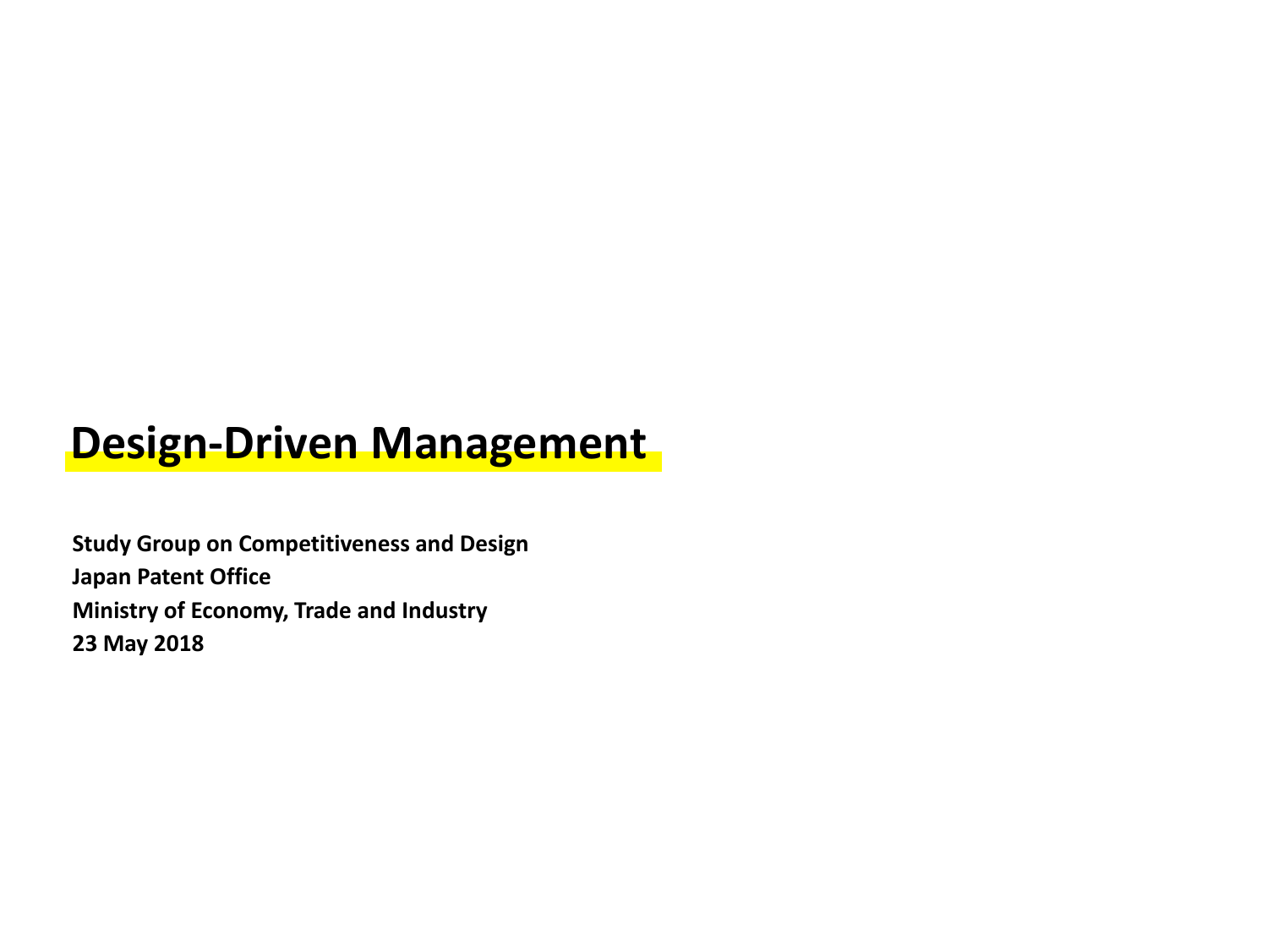*Design-Driven Management is a management approach whereby a company leverages design as a primary driver of competitiveness through greater brand power and innovation capability.*



**1. Design-Driven Management** While Japan is faced with the challenge of a declining population and labor force, the fourth industrial revolution is creating opportunities for major transformation in all industries.

> We suggest the pursuit of "Design-Driven Management" whereby a company leverages design as a primary driver of competitiveness.

> Design-Driven Management plays two primary roles in boosting a company's competitiveness.

> One role is branding. Far more than just creating an attractive appearance for individual products, design communicates those values and intentions as a consistent message in every interaction between the customer and the company, creating brand value that makes customers believe that no other company can provide an alternative.

> The other role is driving innovation by identifying previously untapped needs and turning them into business. Design helps a company put aside fixed ideas and simply observe what is there. This enables the company to think out of the box and develop new products and services without being bound by existing business formats.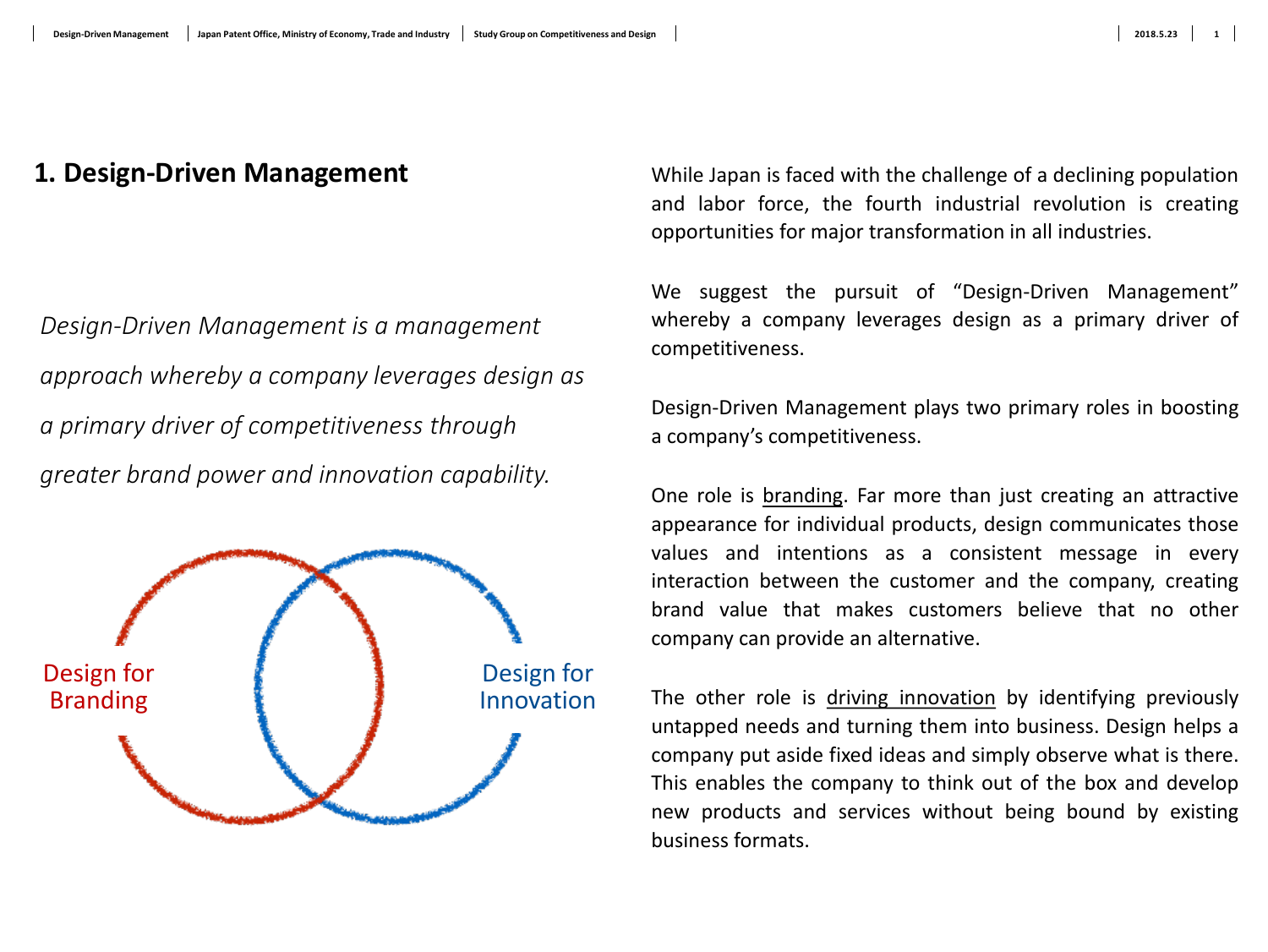### **2. Expanding the Scope of Design**

In the era of the fourth industrial revolution, Internetconnected products and services comprising software, networks, services, data and AI take center stage in global competition. The quality of the customer experience has a major impact on business success.

As a result, those companies with a strong focus on customer experience design are doing extremely well. In other words, design now has a greater role in and stronger impact on industrial competitiveness.

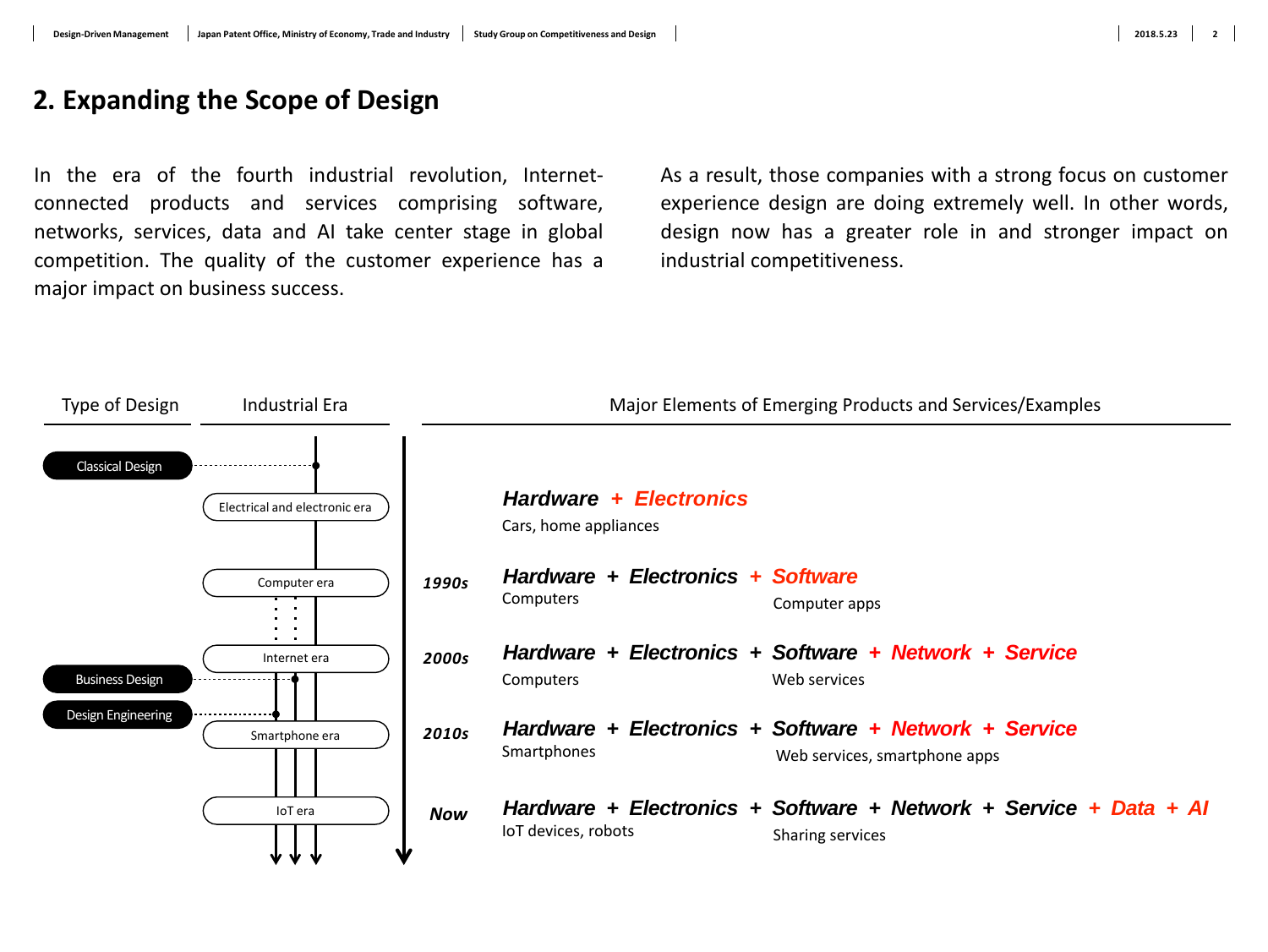### **3. Return on Investment in Design**

A number of studies have confirmed the strong payoff from design investment, but Japanese companies are still lagging in their investment.

**Design leads to profit** For every £1 invested in design, businesses can expect over £4 increases in net operating profit. **Design increases turnover** For every £1 invested in **Design investment** design, businesses can expect over £20 in increased revenues **OL5 Design boosts exports** For every £1 invested in design, businesses can expect a return of over £5 in increased exports. *4times more profit*

Every £1 invested in design generates a £4 increase in operating profit, £20 in sales, and £5 in exports.

Source: British Design Council (2012), *Design Delivers for Business Report*





The stock index of firms that prioritize design grew 2.1 times more than the S&P 500 index over 10 years.

Source: Design Management Institute, "What business needs now is design. What design needs now is making it about business."



The stock index of 166 firms that frequently receive design awards grew approximately 2.0 times more than the FTSE index.

Source: British Design Council (2004), *The Impact of Design on Stock Market Performance: An Analysis of UK Quoted Companies 1994-2003*

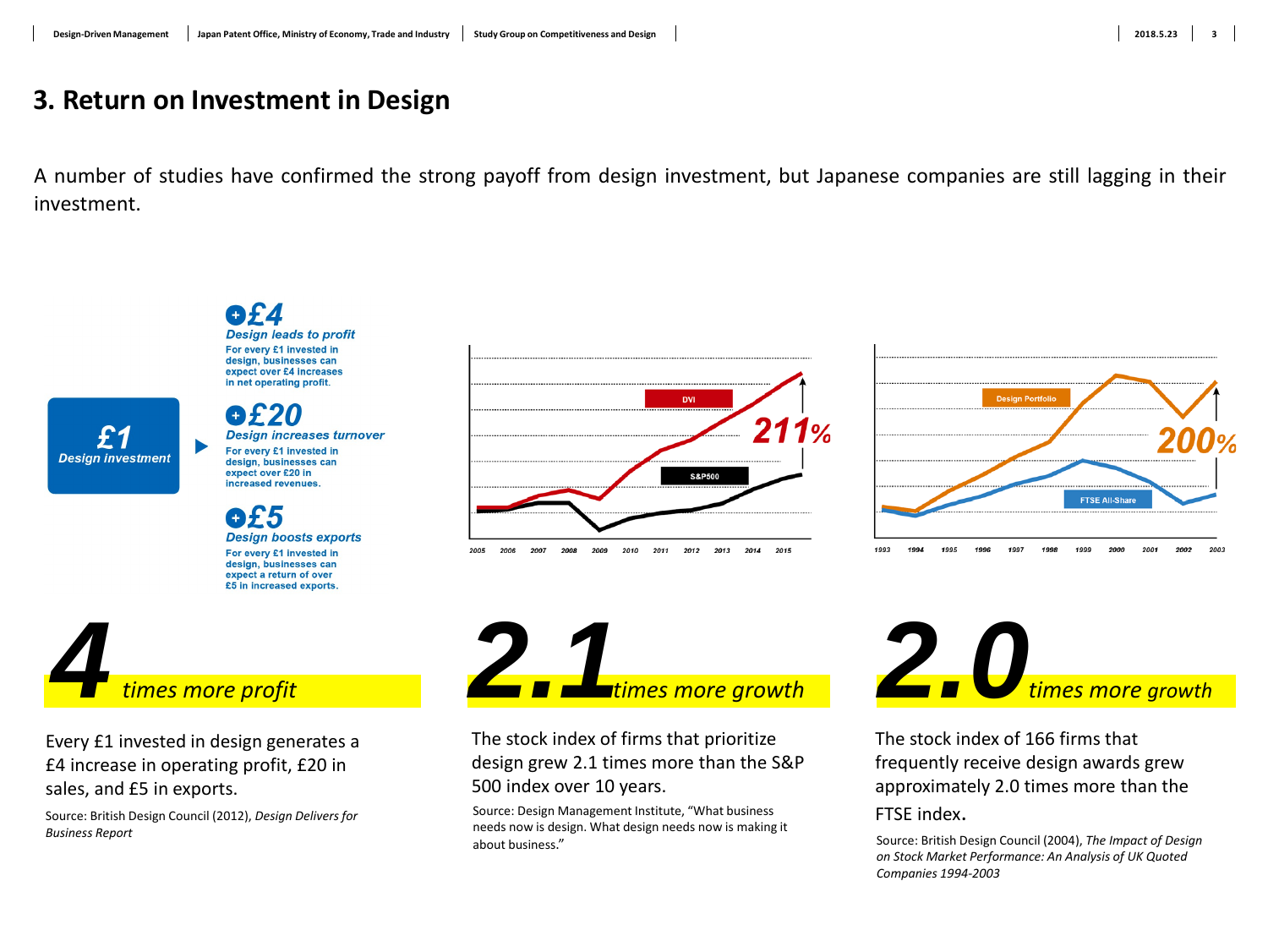### **4. Definition of Design-Driven Management**

Design-Driven Management is a management approach whereby a company leverages design as a primary driver of competitiveness through greater brand power and innovation capability.

The key requirements for Design-Driven Management are:

- 1. Installing a Chief Design Officer; and
- 2. Involving design from the beginning of the business strategy planning process

The Chief Design Officer must be able to determine whether a product, service or business has been conceived from a customer's perspective and whether or not it will contribute to brand development. He/she must also be able to specify the necessary changes to business processes.

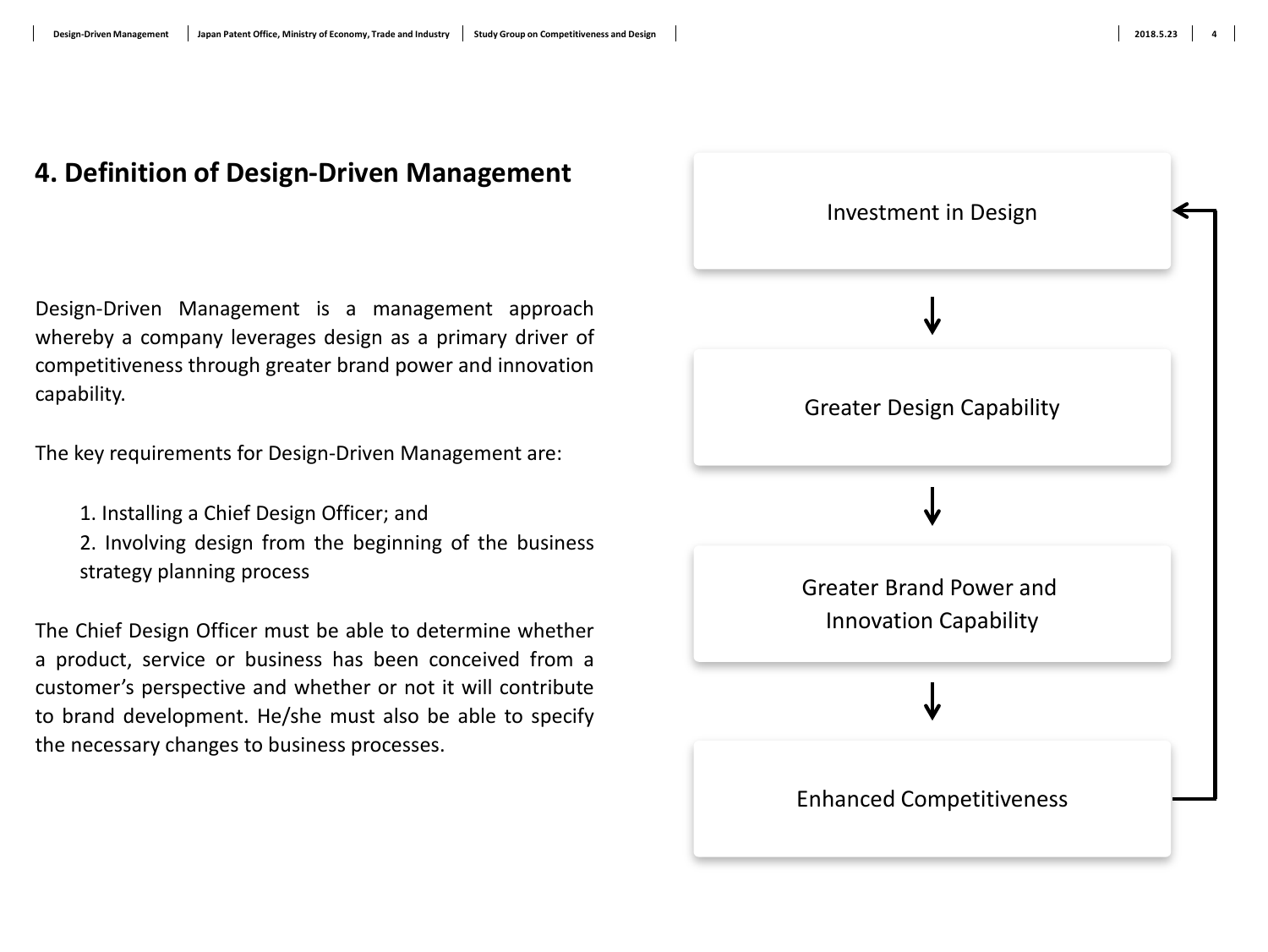### **5**

### **5. Design-Driven Management in Practice**

Design-Driven Management works best when a company takes a holistic approach to the management of processes, organization, and talent.

- (1) Install a Chief Design Officer
- (2) Designers participate in the business strategy planning process and upstream in the product/service development process
- (3) Establish an organization to promote Design-Driven Management
- (4) Using design thinking, closely observe customers and explore their potential needs
- (5) Adopt an agile development process
- (6) Prioritize the hiring of design personnel
- (7) Equip business planners and engineers with a design mindset and capability
- (8) Devise appropriate KPIs for design-related processes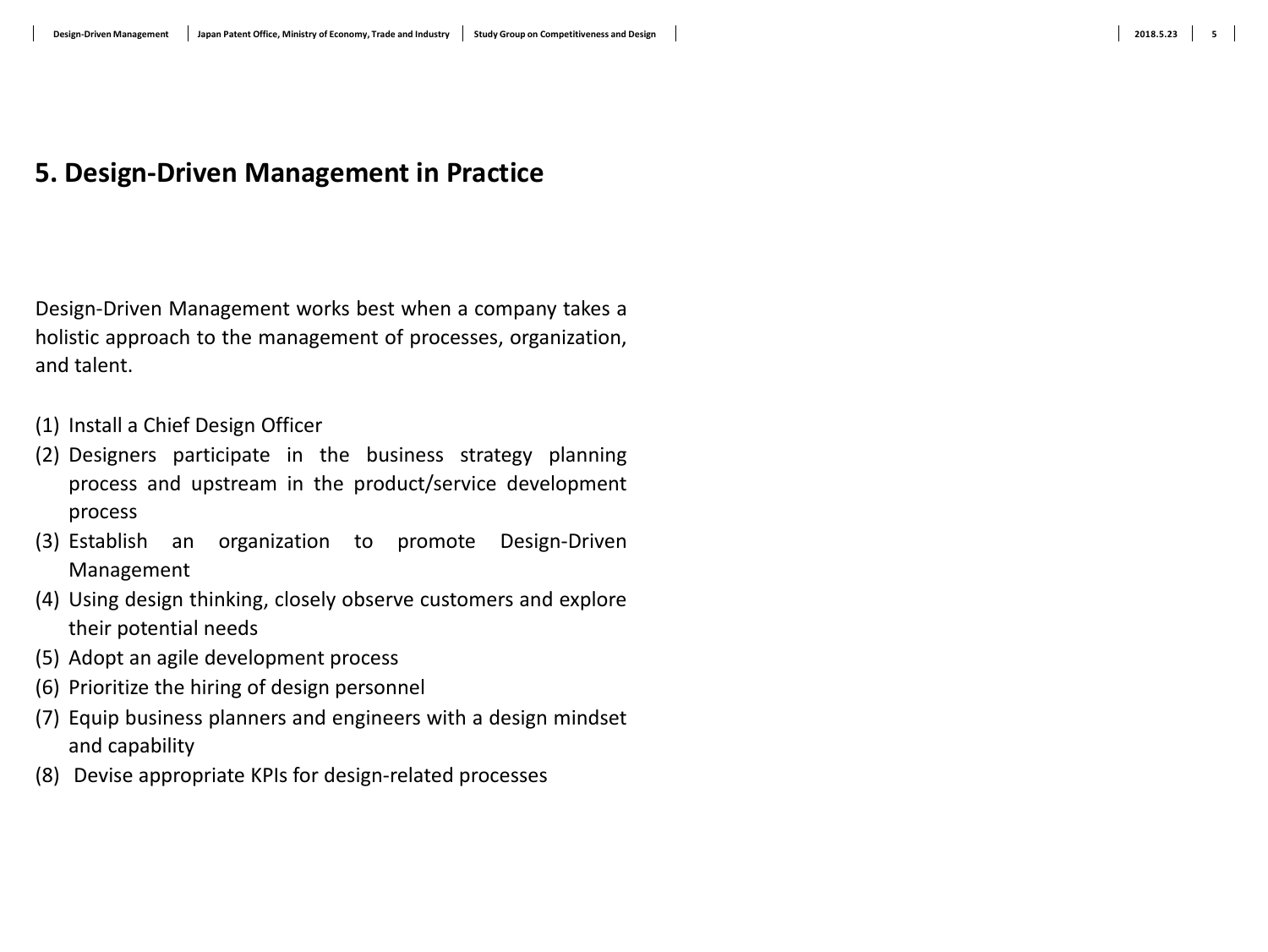The Study Group has compiled a number of specific policy recommendations for measures and initiatives that the government should pursue to promote Design-Driven Management and enhance Japan's industrial competitiveness.

| Category                                  | <b>Recommended Actions</b>                                                                               | <b>Expected Outcomes</b>                                                                                                           |
|-------------------------------------------|----------------------------------------------------------------------------------------------------------|------------------------------------------------------------------------------------------------------------------------------------|
| Research and<br>Education                 | Conduct policy research and develop recommendations<br>Promote Design-Driven Management                  | Increased awareness among corporate executives<br>Introduction of Design-Driven Management in<br>companies and government agencies |
| Intellectual<br>Property                  | Amend the Design Act                                                                                     | More effective protection of design rights<br>Improved procedures for design rights acquisition                                    |
| <b>Human Resources</b>                    | Develop highly-skilled design talent<br>Attract design talent from abroad                                | Greater supply of highly-skilled design talent to<br>meet companies' needs<br>Tokyo to become a global hub for creative industries |
| <b>Financial Incentives</b>               | Enhance subsidy programs and/or introduce tax incentives for<br>1.<br>design-related investment          | Companies more motivated to adopt Design-Driven<br>Management                                                                      |
| <b>Government Service</b><br>Improvements | Introduce digital government programs<br>The JPO to pilot the adoption of Design-Driven Management<br>2. | Better-quality government services                                                                                                 |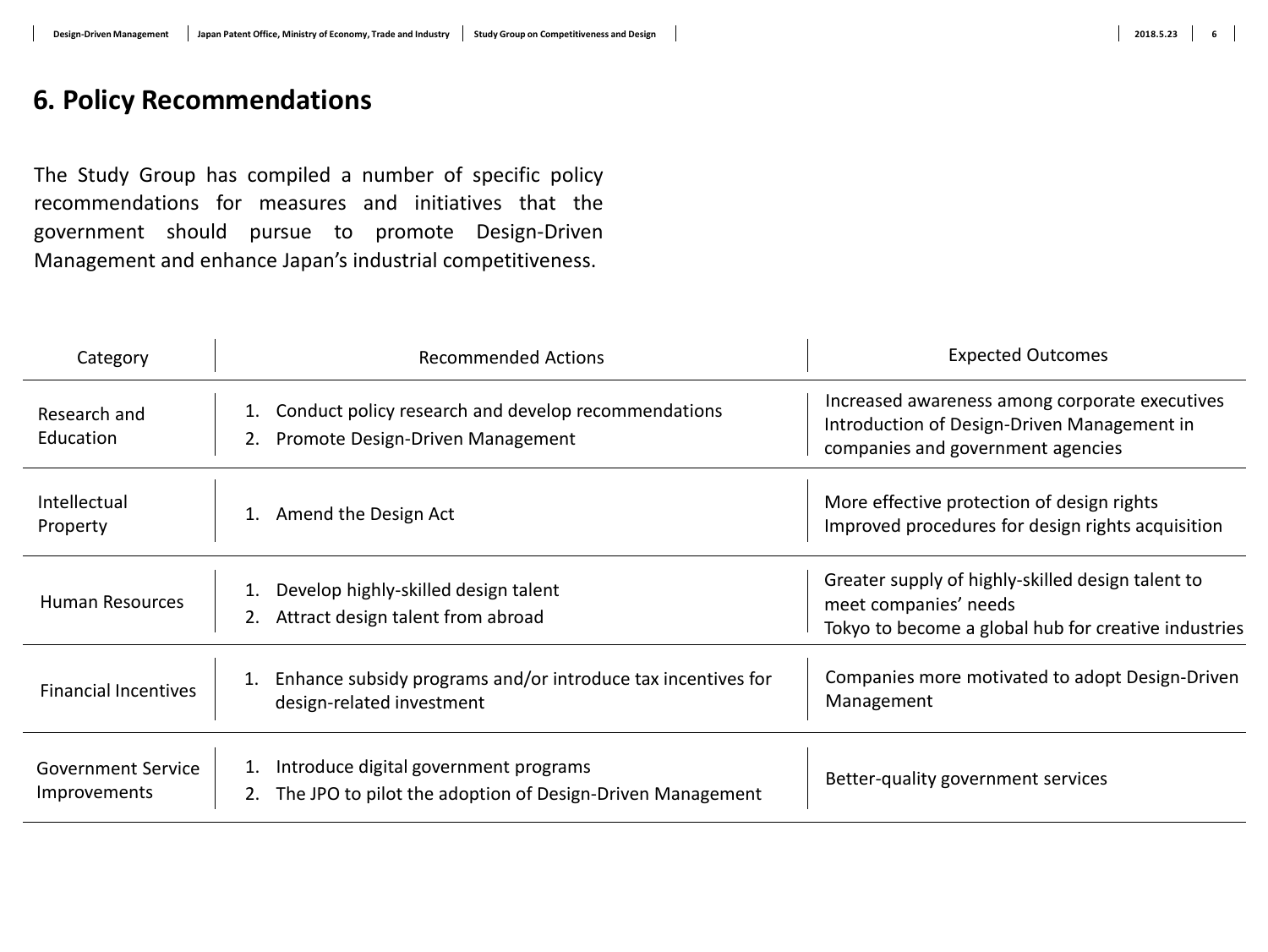### **7**

### **6. Policy Recommendations**

| Research and<br>Education | 1. Conduct policy research and develop recommendations<br>2. Promote Design-Driven Management | Increased awareness among corporate executives<br>Introduction of Design-Driven Management in<br>companies and government agencies |
|---------------------------|-----------------------------------------------------------------------------------------------|------------------------------------------------------------------------------------------------------------------------------------|
|---------------------------|-----------------------------------------------------------------------------------------------|------------------------------------------------------------------------------------------------------------------------------------|

1. Conduct policy research and develop recommendations

Monitor and analyze technology and market trends on a ongoing basis to stay abreast of changes relating to design and management.

Set up an organization comprising experts from the private, public and academic sectors that can develop design-related policy recommendations.

2. Promote Design-Driven Management

Aggressively promote Design-Driven Management over the next five years through joint efforts by the private sector and the government:

- Hold symposiums and events for corporate executives and design professionals
- Share best practices among companies
- The JPO to give Intellectual Property Achievement Awards to exceptional designers and companies which effectively implement Design-Driven Management
- Companies to work to educate consumers so that they appreciate good design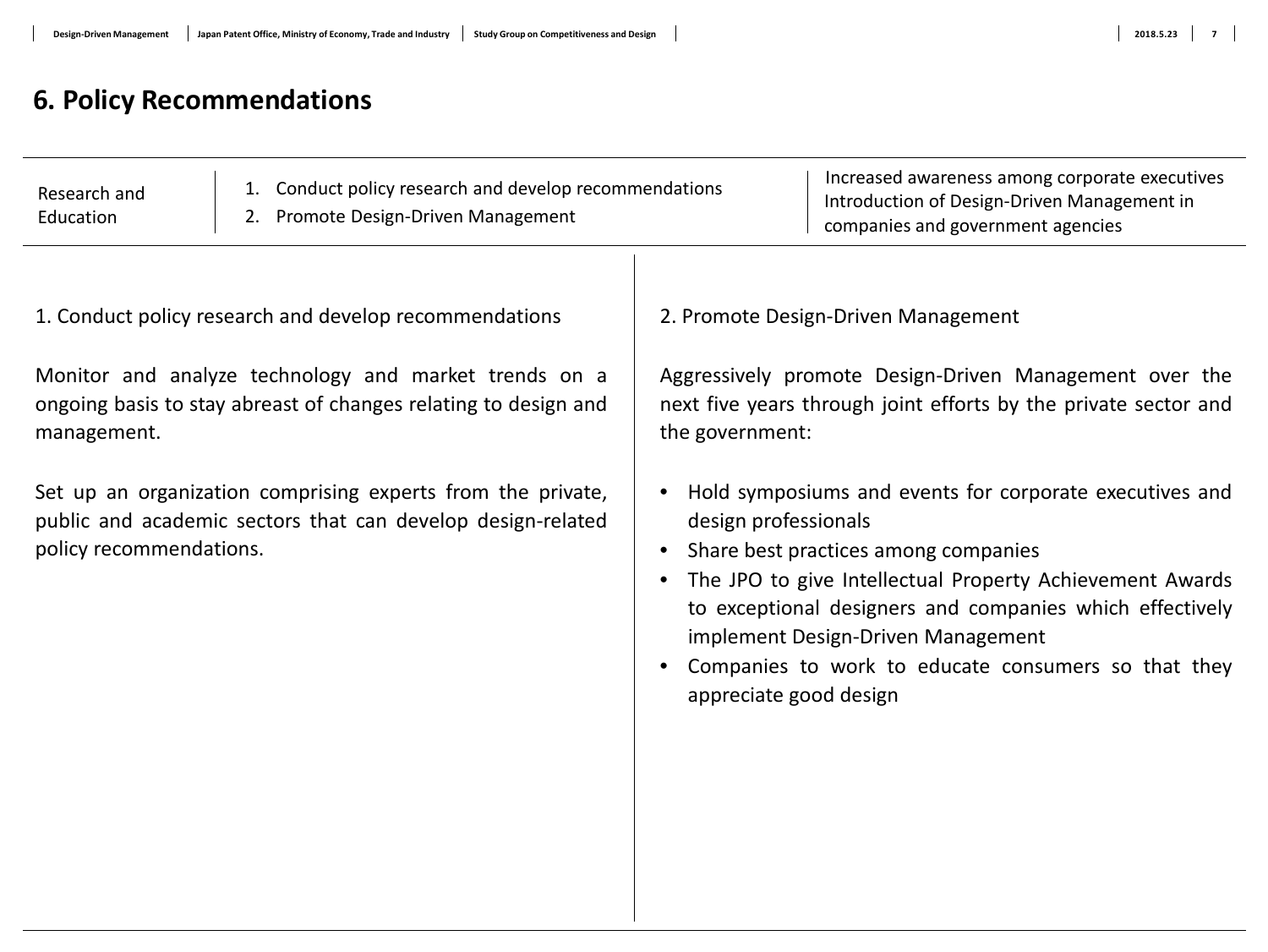| Intellectual<br>Property | 1. Amend the Design Act                                                                                                                                                                | More effective protection of design rights<br>Better procedures for design rights acquisition |
|--------------------------|----------------------------------------------------------------------------------------------------------------------------------------------------------------------------------------|-----------------------------------------------------------------------------------------------|
|                          |                                                                                                                                                                                        |                                                                                               |
| 1. Amend the Design Act  |                                                                                                                                                                                        |                                                                                               |
| procedures.              | Make major amendments to the Design Act to broaden the<br>scope of protection to, for example, design for product ranges<br>based on a consistent concept, as well as to help simplify |                                                                                               |
|                          |                                                                                                                                                                                        |                                                                                               |
|                          |                                                                                                                                                                                        |                                                                                               |
|                          |                                                                                                                                                                                        |                                                                                               |
|                          |                                                                                                                                                                                        |                                                                                               |
|                          |                                                                                                                                                                                        |                                                                                               |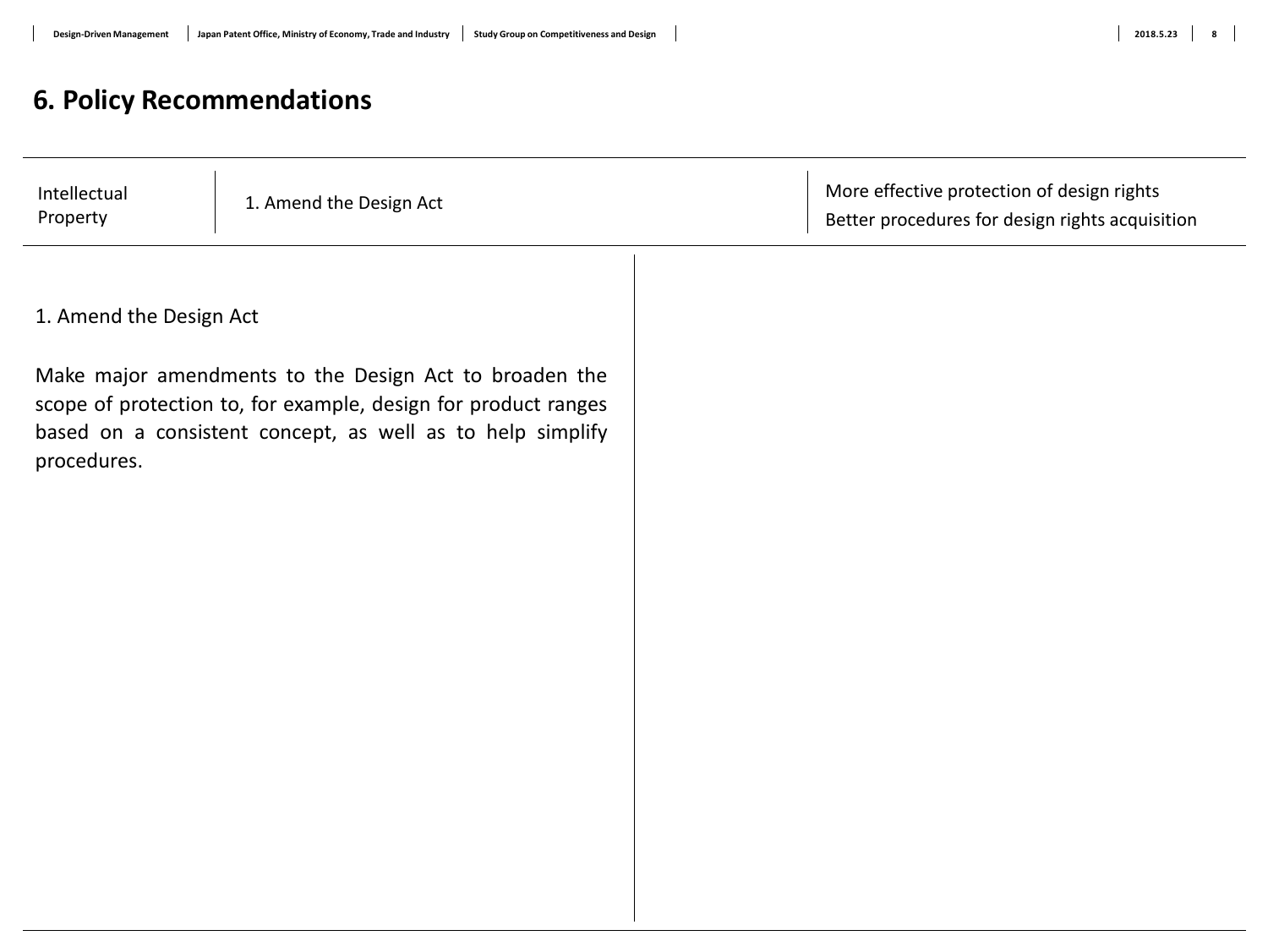### **9**

### **6. Policy Recommendations**

1. Develop highly-skilled design talent

Consider enhancing subsidy programs (e.g., include service industries) and introducing tax incentives for design-related investment once the effectiveness of subsidy programs has been confirmed.

2. Attract design talent from abroad

To attract design talent from abroad, (1) relax visa conditions for highly-skilled personnel; (2) establish a two-year post-study work visa for students who have graduated from design colleges and graduate schools in Japan; (3) establish a professional visa to allow foreign designers to set up businesses in Japan (D-visa); (4) give points to highly-skilled design personnel under the world's fastest green card system; and (5) aggressively promote Japan's visa and green card systems overseas.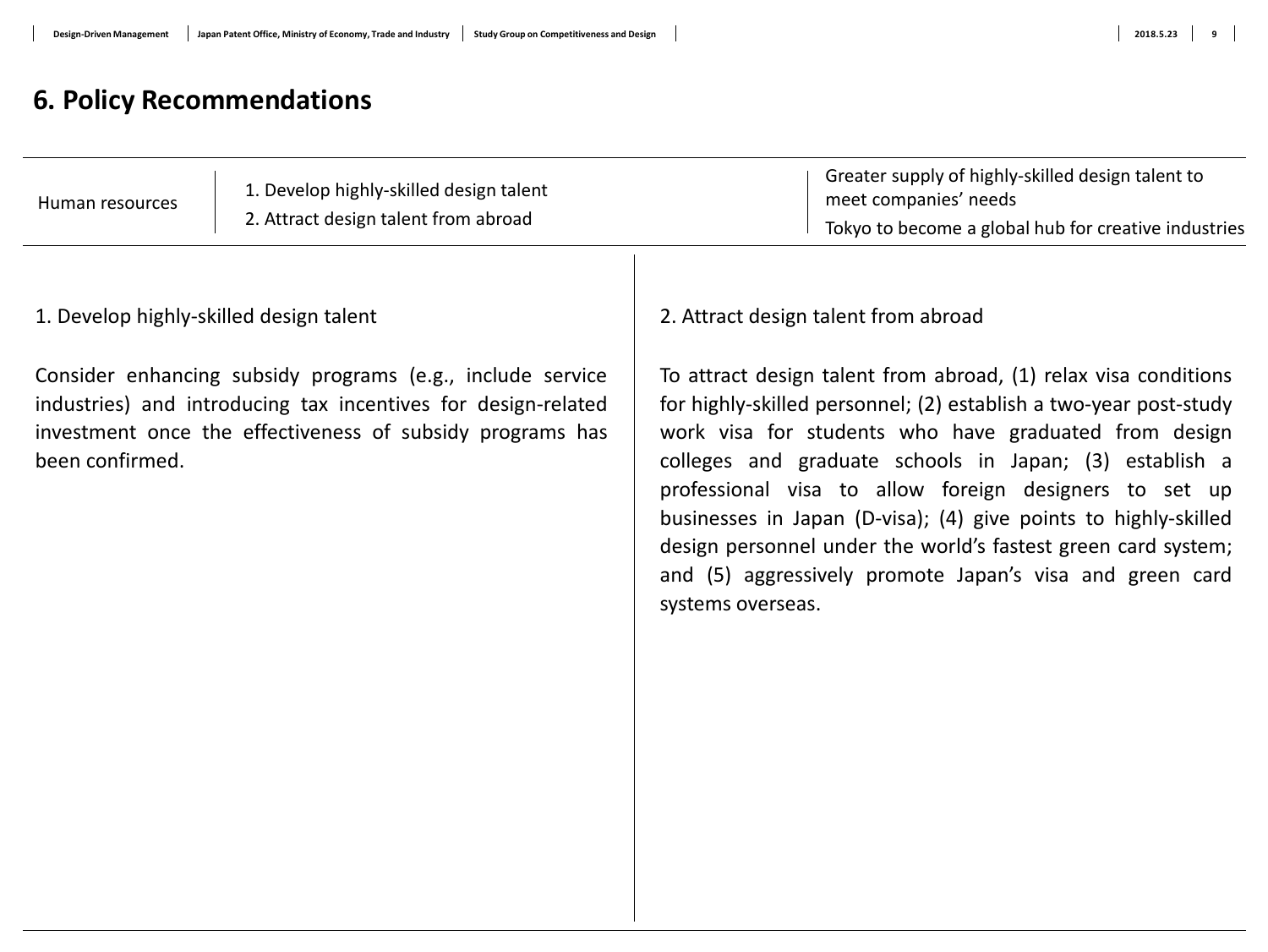| <b>Financial Incentives</b>                                                                                                                                                                                                                                                            | Enhance subsidy programs and/or introduce tax incentives for design-<br>related investment |  | Companies more motivated to adopt Design-Driven<br>Management |
|----------------------------------------------------------------------------------------------------------------------------------------------------------------------------------------------------------------------------------------------------------------------------------------|--------------------------------------------------------------------------------------------|--|---------------------------------------------------------------|
| for design-related investments                                                                                                                                                                                                                                                         | 1. Enhance subsidy programs and/or introduce tax incentives                                |  |                                                               |
| Companies to institute training programs on design thinking<br>for business and technology personnel and on business and<br>technology literacy for design personnel, and to conduct<br>projects and workshops where cross-functional teams develop<br>creative solutions to problems. |                                                                                            |  |                                                               |
| Business and engineering colleges to introduce design thinking<br>courses and collaborative projects with art colleges, and art<br>colleges to introduce business and technology introductory<br>courses and collaborative projects with industry.                                     |                                                                                            |  |                                                               |
|                                                                                                                                                                                                                                                                                        |                                                                                            |  |                                                               |